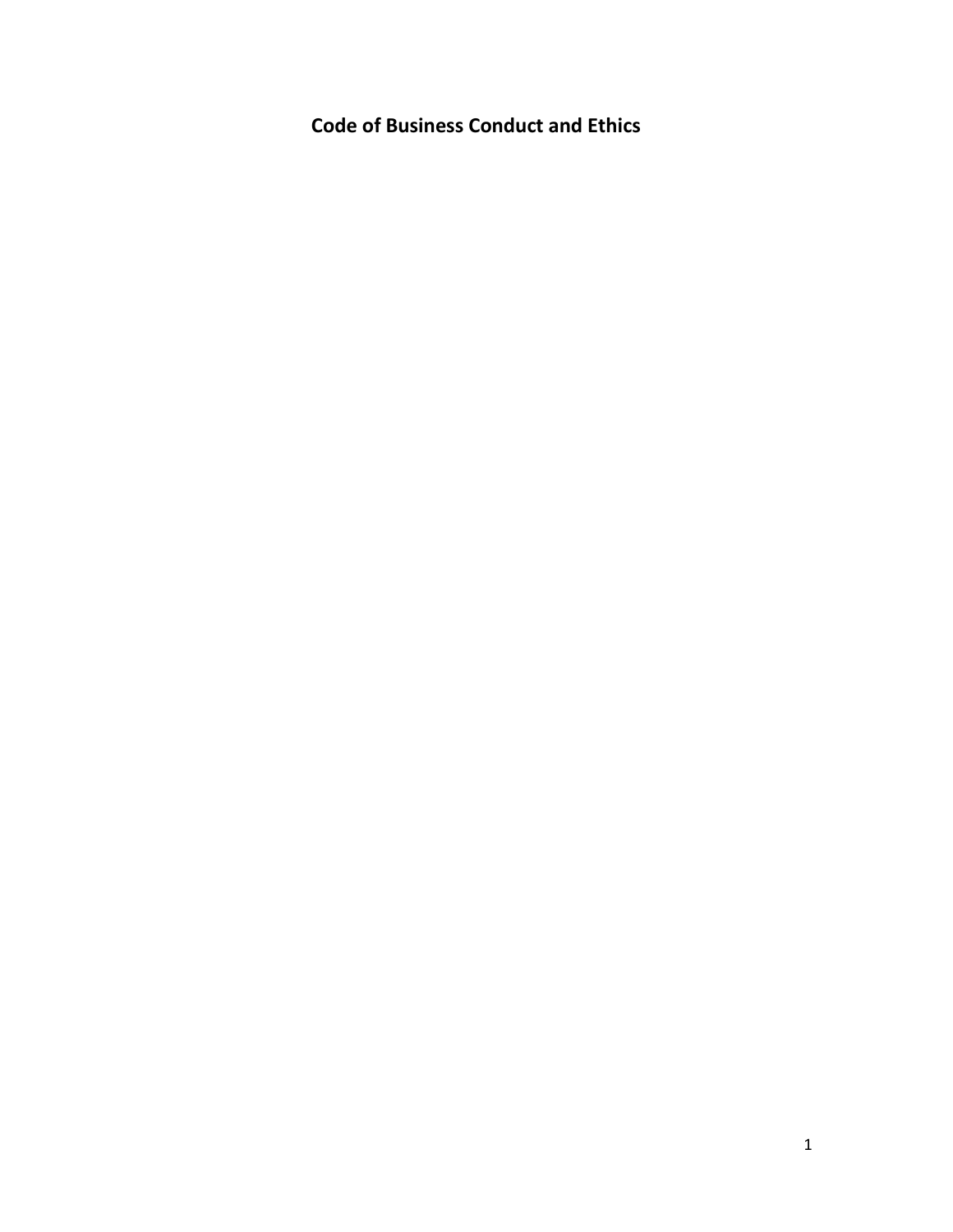# **Contents**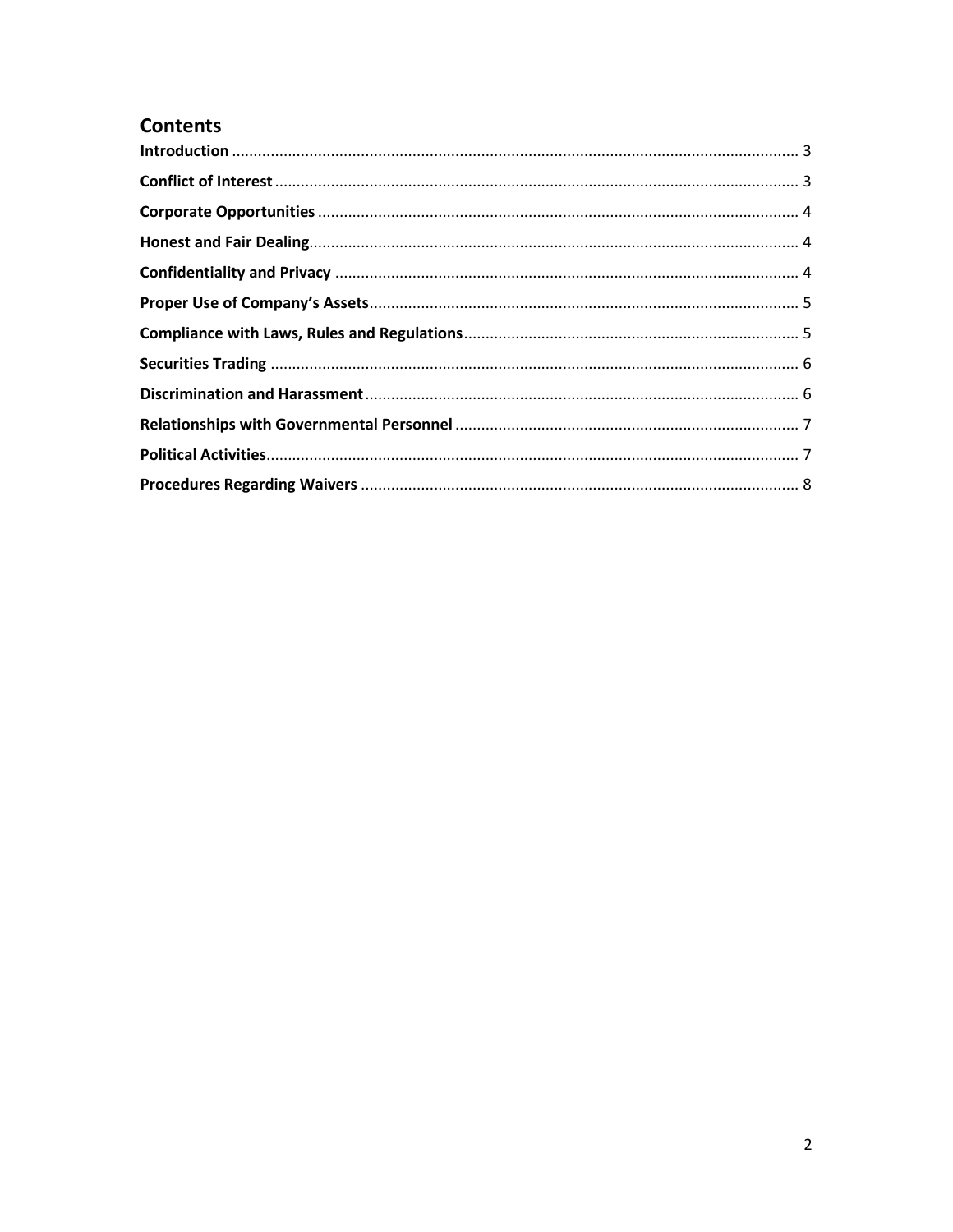#### <span id="page-2-0"></span>**Introduction**

The Board of Directors (the "Board") of Okeanis Eco Tankers Corp. (together with its subsidiaries, the "Company") has adopted the subject Code of Business Conduct and Ethics (the "Code") for all of the Company's employees, directors, officers and agents ("Employees"). This Code was designed to prevent illegal or dishonest behavior and to promote honest and ethical business conduct, including the ethical handling in terms of conflicts of interest between personal and professional relationships.

This Code outlines the ethical principles that are to govern the decisions and behavior of the Company's Employees and is designed to help Employees conduct business honestly, respectfully and with integrity. This Code also outlines the core values of the Company, with respect to how Employees are generally expected to approach problems.

All Employees are required to read and understand the Code, comply with its provisions and report any suspected violations through the Whistleblower Program.

Failure to comply with the guidelines stated in this Code will lead to disciplinary actions. If Employees are in a situation which they believe may violate or lead to a violation of this Code, they are obliged to follow the guidelines of the Whistleblower Program.

Every manager and/or director is also responsible for administering the Code as it applies to Employees and operations within each one's area of supervision.

This Code does not cover all of the Company's policies nor every issue that may arise. In general, if an Employee is unsure of what to do in any situation, he or she should ask for guidance from his/her immediate supervisor, or the Board.

Effective date: July 2019

# <span id="page-2-1"></span>**Conflict of Interest**

A conflict of interest occurs when an Employee's private interests interfere, may interfere or even appears to interfere, with the interests of the Company. Employees must never use or attempt to use their position with the Company to obtain improper personal benefits. It is impossible to cover every situation where a conflict of interest may arise in this Code. Any Employee that is aware of a conflict of interest, or is concerned that a conflict might develop, should discuss the matter with the Audit Committee or counsel to the Company immediately.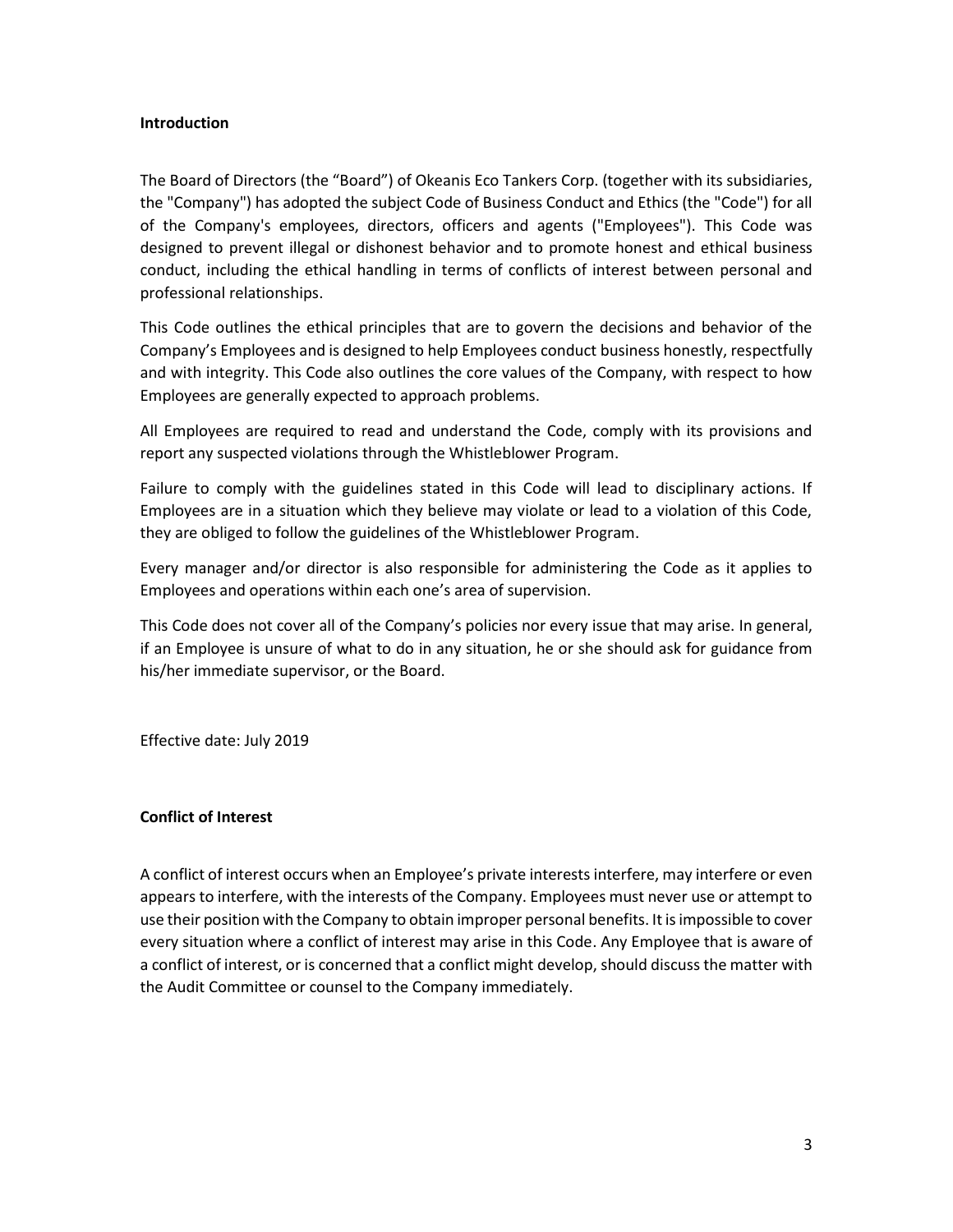# <span id="page-3-0"></span>**Corporate Opportunities**

Employees shall neither compete with the Company, nor shall they take personal advantage of business opportunities that they discover during the course of their employment. Employees are forbidden from taking for themselves opportunities that arise through the use of the Company's property or their position, and from competing with the Company directly or indirectly.

#### <span id="page-3-1"></span>**Honest and Fair Dealing**

Employees must endeavor to deal honestly, ethically and fairly with the Company's customers, suppliers, competitors and employees. No Employee should take unfair advantage of anyone through manipulation, concealment, abuse of privileged information, misrepresentation of material facts, or any other unfair dealing practice. Honest conduct is considered to be conduct that is free from fraud or deception. Ethical conduct is considered to be conduct conforming to accepted professional standards of conduct.

#### <span id="page-3-2"></span>**Confidentiality and Privacy**

"Confidential Information" for the purpose of this Code is all non-public information entrusted to or in the possession of an Employee due to his or her position in the Company. It includes, but is not limited to, non-public information that might be of use to competitors, disadvantageous to the Company or used for the benefit of a person if disclosed, such as:

- non-public information about the Company's financial position, plans, commercial strategy, research and development plans, merger and acquisition intentions or stock splits and divestitures;
- non-public information concerning the Company's business, financial results and performance;
- non-public information regarding possible transactions with other companies or the Company's customers, suppliers or partners, which the Company is under an obligation to maintain as confidential and not to disclose as per the regulations of the stock exchange listed on; and
- Any other non-public information that is not covered in this Code but under the judgement of an Employee can be considered as confidential information. If an Employee is unsure of what to do in any situation, he or she should ask for guidance from the Board or his/her immediate supervisor.

It is important that Employees protect the confidentiality of the Company's Confidential Information. Employees may have access to Confidential Information regarding the Company's business, customers and suppliers. It is essential that Employees keep such information confidential during their employment as well as thereafter, and to not use or communicate that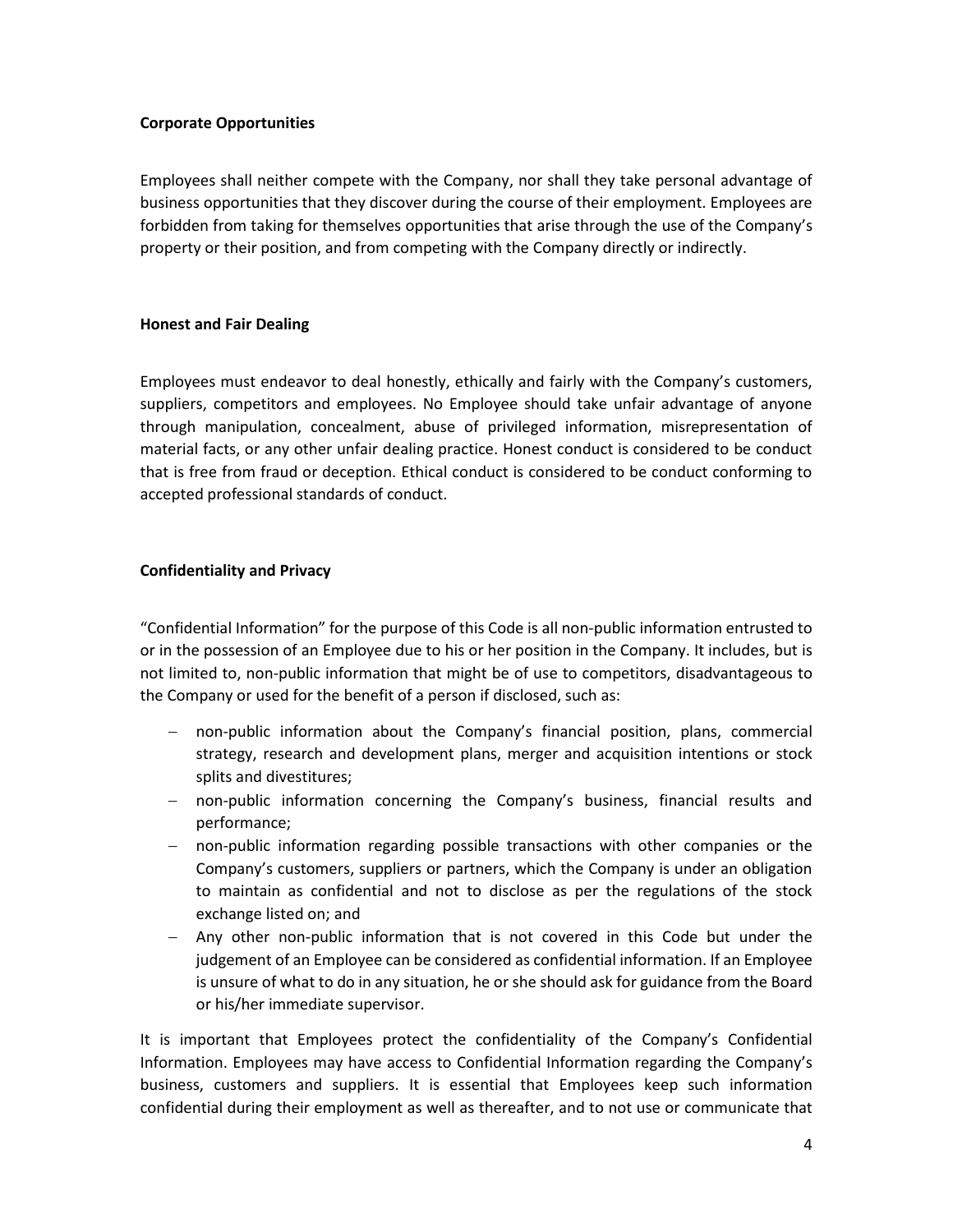confidential information. The consequences to the Company and the Employee concerned can be severe where there is unauthorized disclosure of any non-public information.

To ensure the confidentiality of any personal information collected and to comply with applicable laws, any Employee in possession of non-public, personal information about the Company's customers, potential customers, or Employees, must maintain the highest degree of confidentiality and must not disclose any personal information unless authorization is obtained.

All Employees and directors should protect and hold confidential all non-public information obtained due to their employment or directorship. Only the Board can give permission to an Employee or a single director to disclose such information.

No director or Employee shall use Confidential Information for his or her own personal benefit or the benefit of persons or entities outside the Company during their employment or after their employment in the Company. This can only be done if authorization is granted by the Board or if required by the regulations of the stock exchange listed on or any other regulatory authority.

# <span id="page-4-0"></span>**Proper Use of Company's Assets (incl. the word protection in the text)**

Employees should only use the Company's assets and property for legitimate business purposes. Under the term asset and property, all tangible and intangible assets are included. Employees are obliged to protect the Company's assets and property and make efficient and effective use of them. Theft, loss, misuse, carelessness or waste of assets that have or might have a direct or indirect impact on the profitability of the Company should be prevented. All Employees that become aware of such behavior or are concerned that such a behavior might have an impact on the Company's assets or property and consequently to the Company's profitability, should report the same to their immediate supervisor or the Board.

# <span id="page-4-1"></span>**Compliance with Laws, Rules and Regulations**

All Employees should comply with applicable laws, rules, regulations and Company policies. It is the responsibility of each Employee to comply with the restrictions imposed by those laws, rules, regulations and policies. If an Employee becomes aware of a violation, or is unsure whether a situation violates any applicable law, rule, regulation or Company policy, he/she should seek guidance from the Company's legal counsel or his/her immediate supervisor or the Board.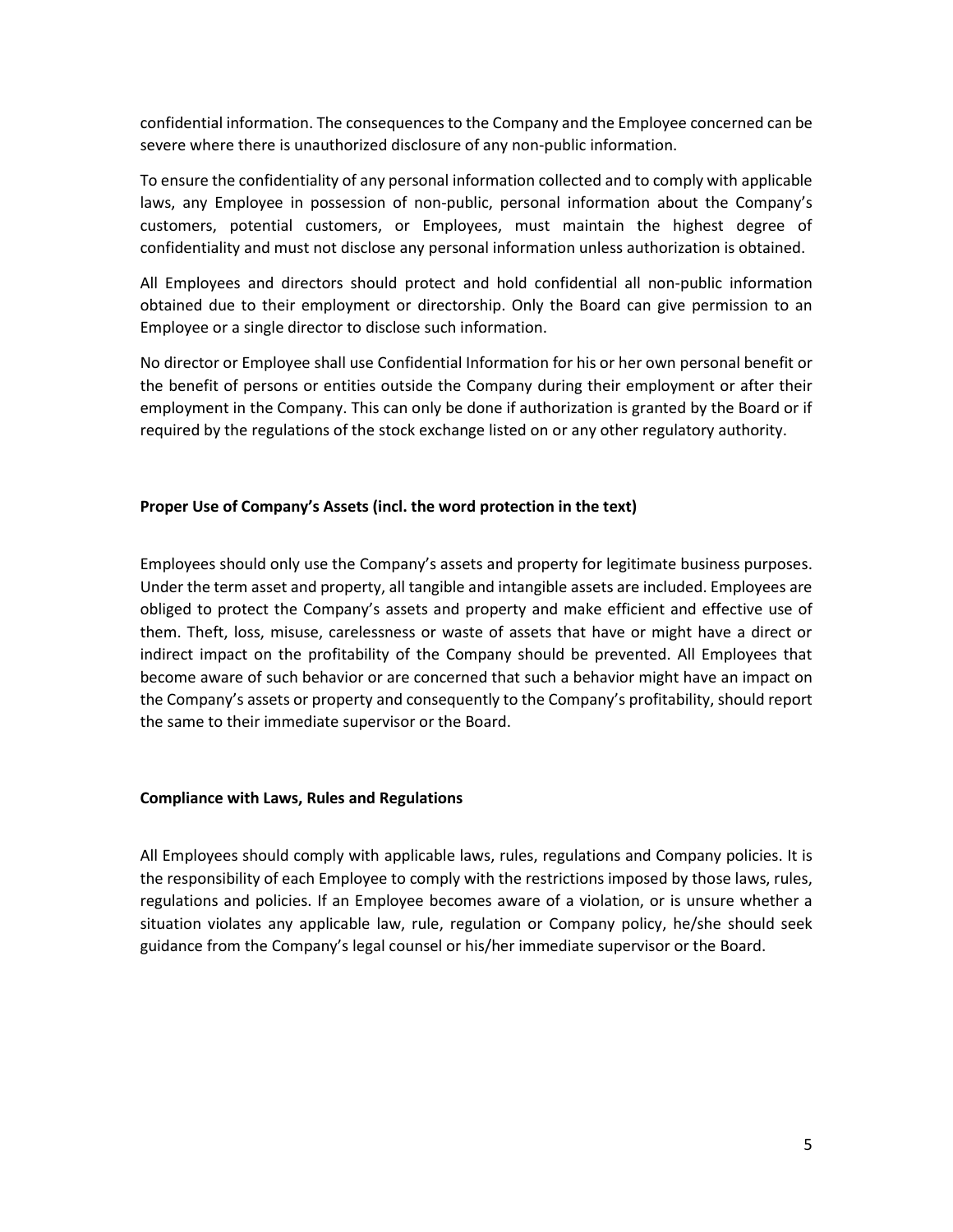# <span id="page-5-0"></span>**Securities Trading**

As the Company is a publicly traded company it is subject to a number of laws and regulations regarding the purchase of its shares and other publicly traded Securities issued by the Company. Company policy prohibits Employees that are Primary Insiders or their Close Associates from trading securities while in possession of material, non-public information relating to the Company, or during the Silent Period.

Trading in financial instruments on the basis of Confidential Information is unlawful whether it is carried out willfully or through negligence. All primary insiders are required to notify the stock market of any transaction they carry out no later than the start of trading on the following day.

"Close Associate" for the purpose of this Code means the following;

- $-$  the spouse or a person with whom the shareholder cohabits in a relationship akin to marriage;
- the shareholder's under-age children, and under-age children of a person as mentioned above with whom the shareholder cohabits;
- a party with whom the shareholder must be assumed to be acting in concert in the exercise of rights accruing to the owner of a financial instrument; and
- any other associates as might be defined under the regulatory authority or any other law.

"Primary Insider" for the purpose of this Code means a person who is a member of the Board or the management or any Employee who is subject to certain requirements in respect of trading and reporting executed trades.

"Securities" for the purpose of this Code includes, but is not limited to, shares, equity certificates, warrants, convertible bonds, subscription rights, warrants and options.

"Silent Period" for the purpose of this Code means four weeks prior to each quarterly results release as stated in the published financial calendar of the Company.

# <span id="page-5-1"></span>**Discrimination and Harassment**

The Company forbids the discrimination against any Employee or any other individual in terms of, but is not limited to, sex, color, race, religion, age, disability, pregnancy or maternity, sexual preference, nationality, political view and ancestry.

The Company forbids harassment and bullying, and all Employees are expected to treat every individual with respect and without discrimination and provide everyone with equal employment opportunities, training or promotion.

In case an Employee observes such harassment or suspects as much, he/she should report it immediately to his/her immediate supervisor or to the Board. The incident shall then be investigated immediately, meticulously and with confidentiality.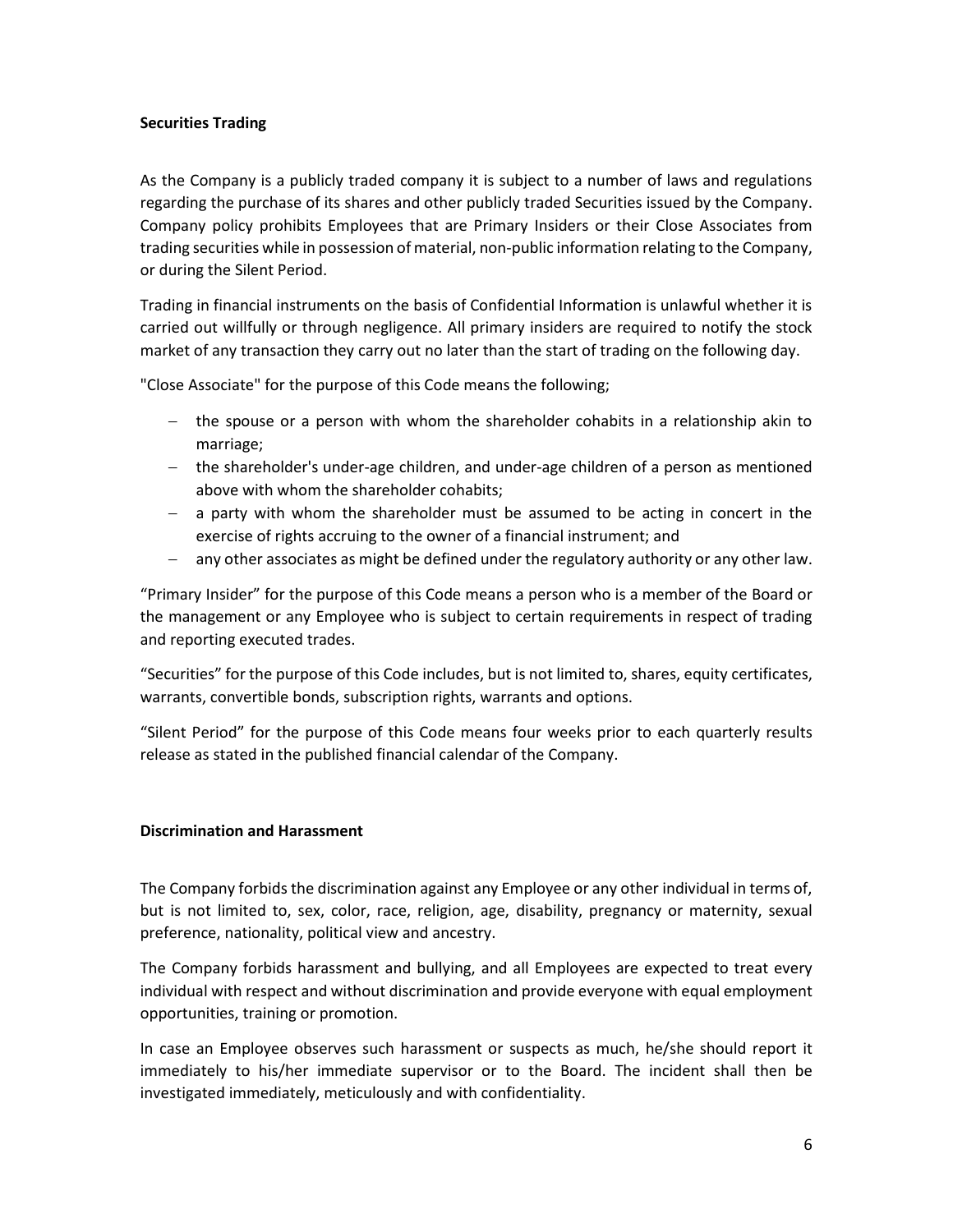#### <span id="page-6-0"></span>**Relationships with Governmental Personnel**

Employees of the Company are forbidden from providing government employees, or others who may act on government's behalf, with items of nominal value including, but not limited to, transportation, meals, entertainment or direct payment, regardless of whether this practice is common in the business environment.

Employees should refuse to make any questionable payment. Any proposed payment or gift to a government employee must be reviewed in advance by the Board even if such payment is common in that country that the Company conducts business. Offering, promising or authorizing such a payment is enough to violate the Code.

"**Governmental Personnel**" for the purpose of this Code, includes, but is not limited to the following;

- $-$  official or employee of a government;
- official or employee of a company controlled entity;
- $-$  political party or members of a political party;
- official or employee of an international organization; and
- all agents that act on behalf of the above mentioned groups.

# <span id="page-6-1"></span>**Political Activities**

Laws in many jurisdictions prohibit corporations from contributing to political candidates. Where such contributions are illegal by law, the Company forbids direct contribution to political campaigns. Employees are forbidden from using Company funds or resources to support such political campaigns or candidates. Company's resources include, but is not limited to, facilities, supplies, telephones and other assets. Contributions from Company's funds may only be made in accordance with the Company's Anti-Corruption Policy.

Employees who hold or seek to hold political office are only allowed to do so on their own time, whether it is during vacation, unpaid leave, after work hours or weekends. Approval should be obtained from the Board in order to be allowed to do so. Conflicts of interest and proper use of Company's corporate assets should be ensured.